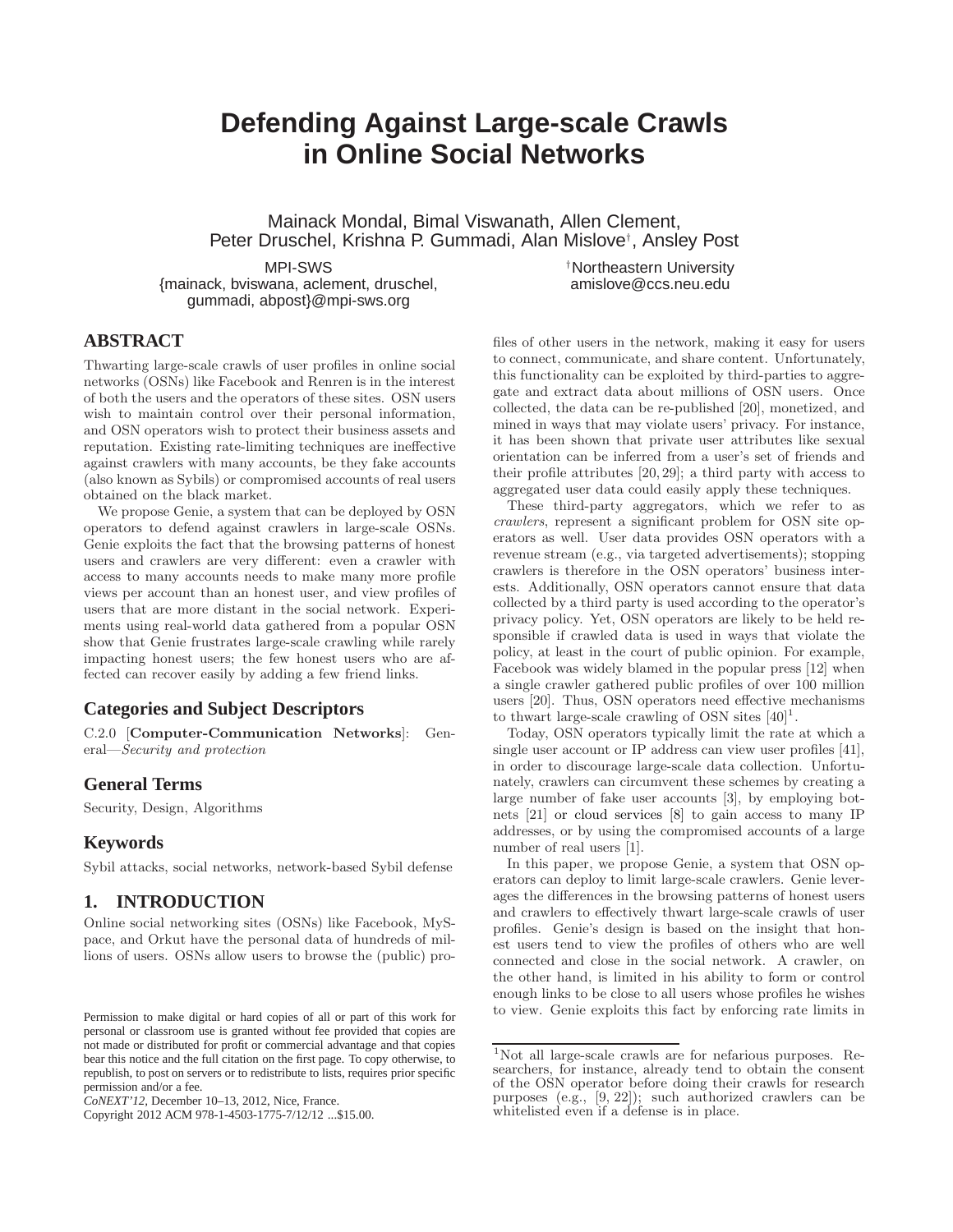a way that is sensitive to the distance and degree of connectivity between viewer and viewee.

Using profile view data from RenRen, a Facebook-like OSN that is popular in China [39], we observe that average social network distance between honest users and the profiles they view tends to be low (1.62 social network hops). We demonstrate that a crawler, on the other hand, would require a very large number of well-distributed accounts (e.g., controlling 3% of all existing accounts in OSN) to be able to view the profiles of all users while maintaining the same low average distance.

Genie works by deriving a credit network [10, 14, 15] from the social network. In brief, credit is associated with links in the social network, and a viewer must "pay" credits to the viewee, along a path in the social network, when viewing a profile. Compared to conventional per-account or per-IP address rate-limiting, credit networks offers two key advantages. First, in a credit network, the rate limits are associated with social network links rather than user accounts or addresses. As a result, a crawler gains little by creating many Sybil accounts or using many IP addresses [22]. Second, the greater the distance between viewer and viewee in the social network, the stricter the rate limit is imposed by the credit network on profile views. Consequently, even crawlers with access to a relatively large number of compromised user accounts are unable to crawl the network quickly. The contributions of this work are as follows:

- We analyze profile viewing data from the Renren social network and show that the average distance in the social network between a honest viewer and a viewee is significantly smaller than that of a crawler. Moreover, a crawler interested in crawling the entire social network is fundamentally unable to blend in with honest viewers unless he controls a very large proportion of strategically positioned user accounts.
- We present the design of Genie, which leverages credit networks derived from the already-existing social network to block large-scale crawling activity, while allowing honest users' browsing unhindered.
- We demonstrate the feasibility of deploying Genie with an evaluation using large partial social network graphs obtained from Renren, Facebook, YouTube, and Flickr, and a mix of real and synthetically generated profile viewing traces. We demonstrate that Genie effectively blocks crawlers while the impact on honest users is minimal.
- We show that Genie can scale to networks having millions of nodes by scaling up credit network operations. Thus, Genie is practical on the large OSNs of today.

## **2. RELATED WORK**

In this section, we describe relevant prior work on limiting large-scale crawls of OSNs and leveraging social networks to defend against Sybil attacks.

Limiting large-scale crawlers There exist a number of techniques that aim to prevent crawls of web services. Two techniques commonly used in practice are robots.txt [4], and IP-address- or account-based rate limiting [18, 38, 46].

robots.txt is a file stored at the web server that indicates a set of pages that should not be crawled. Compliance with this policy is voluntary; robots.txt consequently provides little defense against malicious crawlers.

Large websites like Yahoo! often rely on a simple per-IPaddress rate limit to control access to their web services [38]. Each IP address is allocated a maximum number of requests, which are replenished in 24 hour intervals. Once a user exceeds this limit, the operator either stops serving the user or may require that the user solve a CAPTCHA [5]. This approach limits the number of views a crawler can perform from an individual IP address, but is not effective against botnets that control many IPs. Additionally, dedicated crawlers can bypass defenses like CAPTCHA using available CAPTCHA-solving service providers [32], and other schemes exist that can bypass IP-address-based ratelimiting approaches [8, 16].

Online social networks like Facebook, Google Plus or Twitter [18, 41, 46] often use account-based rate limits on requests to view profile pages. Similar to IP-based rate limits, this approach works well if crawlers control at most a small number of accounts; in the face of Sybils or compromised accounts, it is not effective.

Wilson et al. proposed SpikeStrip [52], a system designed to discourage OSN crawlers. SpikeStrip uses cryptography to make information aggregation from OSN websites inefficient. SpikeStrip rate limits the number of profile views allowed per browsing session and prevents different browsing sessions from sharing data. Thus, crawlers cannot aggregate or correlate data gathered by different sessions.

Despite its elegant design, SpikeStrip restricts the functionality of the OSN. For example, SpikeStrip does not allow two OSN users to share website links of a common friend. Moreover, SpikeStrip would require OSNs like Facebook to change the way they use content distribution networks like Akamai to serve users' content. Unlike SpikeStrip, Genie does not affect the OSN functionality or content distribution. As we will show later, Genie can be deployed with minimal disruption to the browsing activities of honest users.

Social network-based Sybil defenses Recently there have been proposals to leverage social networks to defend against Sybil attacks [11, 28, 35, 37, 44, 45, 53, 54].

Sybil defense proposals such as SybilLimit [53] or Sybil-Infer [11] try to detect Sybils in the network and then block them from the service. However these Sybil detection mechanisms are not designed to address compromised accounts. Additionally, recent work has shown that these Sybil detection schemes suffer from limitations due to assumptions they make concerning the structure of the social network [30, 50].

The design of Genie borrows credit network [10, 14, 15] techniques from Sybil-tolerant [48] systems like Ostra [28] and Bazaar [35], and uses Canal [49] to manage credit network operations. In contrast to Sybil detection schemes, Sybil tolerant systems do not aim to detect Sybil users; instead they minimize the impact of Sybils on honest users.

Genie differs from existing Sybil tolerant systems in two fundamental ways: First, Genie considers crawlers that have access to both Sybil and compromised accounts; previous work considered only Sybil attacks. Second, unlike Ostra and Bazaar (which rely on users to provide feedback on whether a communication is spam or whether a transaction is fraudulent), Genie infers whether or not activity is malicious by exploiting differences in the browsing patterns of crawlers and honest users.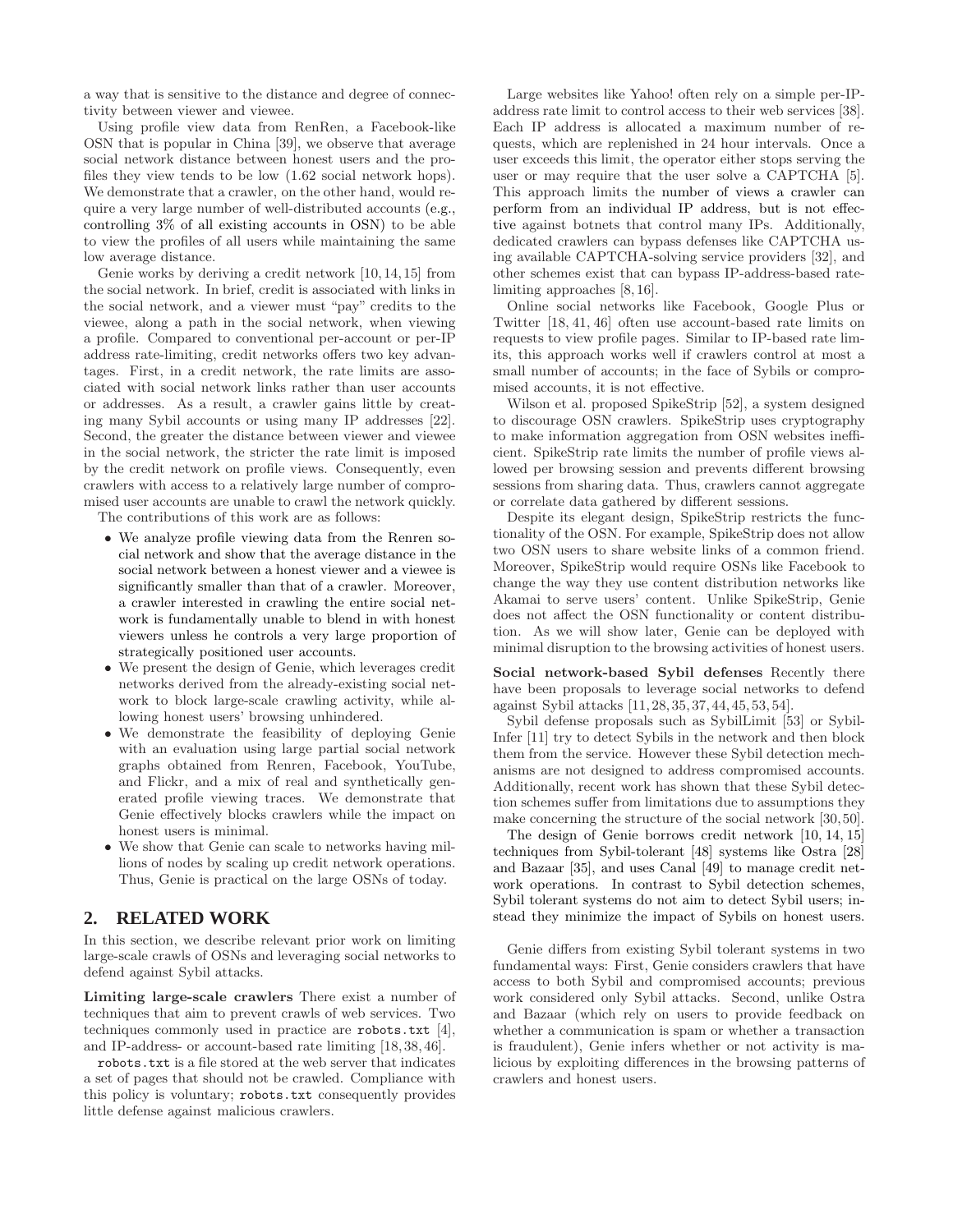## **3. SYSTEM AND ATTACK MODEL**

## **3.1 System model**

OSN sites such as Facebook, Renren [39], Google+, and Orkut share a common system model: Users create accounts, establish friend links with other users, and post content (often of a personal nature). Users have a "home page" on the OSN that links to all of the user's content; we refer to this as the user's profile. The graph formed by the entire set of friend links forms a social network. In the OSNs of interest to us, forming a friend link requires the consent of both users.

Users can typically choose to make their data private (i.e., visible only to the user and the site operator), public (i.e., visible to every user of the social network), or semi-public (i.e., visible to subsets of the user's friends or to friends of user's friends). In practice, many users choose to make their profile information public [24], despite the private nature of some of the information posted. Contributing to this choice may be that sites encourage public sharing [43], that the default privacy setting is "public" [36], that other privacy choices are not always intuitive [42], and that many users are not fully aware of the privacy risks [24]. It is these public profiles (that typically represent a large fraction of all user profiles [23]) that Genie is concerned with protecting.

## **3.2 Attack model**

Today, social networking sites tend to impose a rate limit on the profile views a single user can request, in order to slow down crawlers. However, there are two ways in which a crawler can overcome these limits.

A crawler can conduct a Sybil attack by creating multiple user accounts, thereby overcoming the per-user rate limit. It is important to note that while the crawler can create an arbitrary number of links between Sybil accounts he controls, we assume that his ability to form links between his Sybil accounts and honest users is limited by his ability to convince honest users to accept a friend link, regardless of how many user accounts he controls. The significance of this point will become clear in the following section, where we describe how Genie leverages social links to limit crawling activity.

A crawler can also conduct a compromised account attack by taking control (e.g., by obtaining the password) of existing accounts in the system. The crawler can gain access to such accounts via phishing attacks, by guessing the user's password, or by purchasing the credentials of already compromised accounts on the black market. A compromised account attack is more powerful than a Sybil attack, because every additional compromised account increases the number of links to honest users that the crawler has access to. Again, the significance of having access to such links will become clear in the following section.

We assume that a crawler with access to compromised accounts cannot compromise the accounts of strategically positioned users of his choosing. Defending against a crawler who can access any account of his choosing would require preventing social engineering attacks, which are outside Genie's attack model. Instead, we assume that compromised accounts are randomly distributed throughout the network. Additionally, we assume that the crawler does not actively form new links involving compromised accounts, as such activity would likely alert the actual owner of the account that their account has been compromised.

We are concerned about attacks where the crawler greedily attempts to gather as many distinct user profiles as possible. We assume that the crawler is agnostic to which users he crawls. Our crawler model captures both third-party crawlers [2] as well as research-oriented crawlers (e.g., used in studies of Facebook [22], Flickr [27], and Twitter [9]). However, our model excludes some crawlers that may be interested in repeatedly crawling the accounts of a small subset of users over an extended period of time, perhaps to gather their changing profile information. We make no assumptions about the crawler's strategy, i.e., whether the crawler employs random walks or BFS or DFS to fetch user profiles. Consequently, we simulate attacks employing the strategy that optimizes for the crawler's goal of fetching as many distinct user profiles as possible.

## **4. WORKLOAD ANALYSIS**

In this section, we compare profile viewing workloads of honest users and crawlers. In later sections, we show how Genie can exploit the differences in the browsing behavior of honest users and crawlers to rate-limit crawlers, while rarely affecting honest users.

## **4.1 Honest users' profile viewing workload**

We obtained anonymized user profile browsing data [22] from the RenRen social network [39], a Facebook-like social network that is popular in China. The data covers users in RenRen's Peking University (RR-PKU) network, and includes the links between PKU users and all other RenRen users. We pre-processed the social network and browsing trace to only include the subgraph of the PKU users, and then extracted the largest connected component (LCC) from the social network. Similar to prior work [28, 49], our analysis only examines users in the LCC (representing 91.2% of the users and 94.3% of the links from the pre-processed network). The LCC of the RR-PKU network has 33,294 users and 705,248 undirected links.

The data set also includes a trace of all profiles (both friends and non-friends) that each user browsed during a two-week period during September, 2009. Unfortunately, the RenRen trace does not provide timestamps or an ordering for profile views. Therefore, in experiments where we need the profile views to be ordered, we generate a time series by assigning each profile view a timestamp chosen uniform randomly within the two-week period covered by the trace. This time series was used in all analyses conducted in the paper. We highlight our key findings below.

1. Most users make (receive) few profile views, but a small number of users make (receive) a large number of views. Figure 1 shows the distribution of profile views made and received by individual users in the RR-PKU network. The plots show a considerable skew in the distributions: Most  $(> 90\%)$  users make or receive fewer than 10 views, while a handful of users  $( $0.4\%$ )$  view 50 or more profiles. In particular, there are three users who viewed 1,827, 612 and 272 profiles (respectively) over a period of two weeks. These users show significant crawler-like behavior, and we return to discuss these users in Section 6.4. Thus, most users in the social network tend to make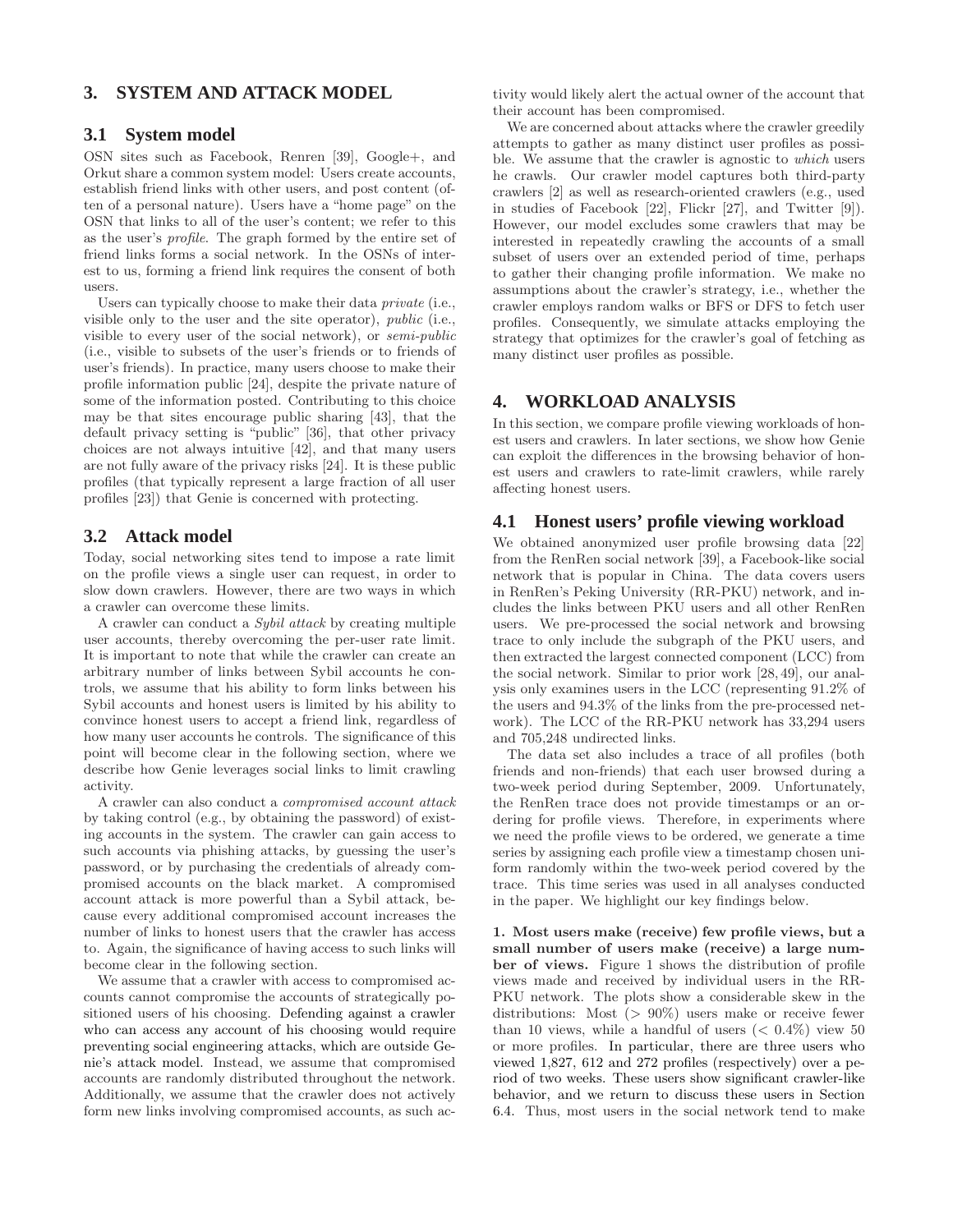

Figure 1: Complementary cumulative distribution of the number of profile view requests made and received by RR-PKU users during a two-week period.

or receive views from a small number of other users in the network.

2. The number of profile views made (received) by users is significantly correlated with their degree. The Pearson correlation coefficients between the rankings of users ordered based on the number of views they make (receive) and their degree is 0.67 (0.5). The high correlation coefficient affirms the intuitive hypothesis that users who are more active in the social network would also have more friends in the network. This finding is consistent with the profile browsing behavior previously studied in Facebook [6] and Orkut [7].

This observation suggests that the imbalance in user activity (defined to be the difference between the number of profile views made and received by a user, divided by their degree) would be tightly bounded. We find this to be true: over 99.9% of users have an imbalance lower than 10, with a median value of 0.05.

3. Not all profiles views are unique; a small but non-trivial number of views are repeated. Users tend to repeatedly visit the profiles of others to track updates. In our two-week trace, we found 17,307 (17.8%) of the profile views to be such repeat views. Our estimate of the fraction that repeat views represent is likely to be conservative, as we are restricted to a two-week trace. (One would expect the percent of repeat views to increase with the length of the workload trace.) However, the implication of the presence of repeat views is that repeat views decrease the number of distinct profiles viewed by users. For crawlers, repeat views represent sub-optimal use of resources, as their goal is to view the profiles of as many distinct users as possible.

4. Users tend to make (receive) profile views of others who are within their immediate (1 or 2-hop) network neighborhood. Figure 2 shows the distribution of network distance, measured in terms of hops, between the

| <b>Network</b>  | Users     | Links      | Average degree |
|-----------------|-----------|------------|----------------|
| $RR-PKU$ $[22]$ | 33,294    | 705,262    | 21.2           |
| Facebook [47]   | 63,392    | 816,886    | 25.7           |
| Youtube [27]    | 1,134,889 | 2,987,624  | 5.2            |
| Flickr [26]     | 1,624,991 | 15,476,835 | 19.0           |

Table 1: Number of users, links, and average user degree in the large-scale social networks used to evaluate Genie.



Figure 2: Cumulative distribution of hop distance separating viewers and viewees in RR-PKU network. The profile viewing activities are highly local.

viewers and viewees in our RR-PKU trace. We observe that over 80% of all profile views are between users who are separated by no more than two hops. This observation is consistent with prior studies of the Orkut social network [7], as well as studies of friendship formation in the Flickr social network [26].

Our analysis considers only a single network, due to the difficulty in obtaining detailed profile viewing data. However, we note that many of our findings are consistent with prior studies of other social networks [6,7,26,51], suggesting that our RenRen data is likely to be representative of other social networks.

#### **4.2 Crawlers' profile viewing workload**

We now turn to examining the workload that a crawler would generate when run on the RenRen network from the previous section and three others: the Facebook New Orleans regional network [47], YouTube [27], and Flickr [26]. Table 1 provides more details on the number of users, links, and average degree in these networks.

We simulate crawlers of varying strength by allowing crawlers to "compromise" 1, 10, 100, and 1,000 randomly chosen users within the network. Table 2 shows the number of links that connect user accounts under the crawlers' control to honest users in the different graphs. Note that while a crawler with 1,000 compromised accounts might not seem particularly strong, it is important to consider the size of the networks. For example, the crawler controlling 1,000 accounts controls around 0.1% of all users in the YouTube network. As a point of reference, this would be equivalent to controlling 1,000,000 compromised accounts in the realworld Facebook network.

To generate the crawling workload, we implement the fol-

|                | Number of compromised accounts |     |       |        |
|----------------|--------------------------------|-----|-------|--------|
| <b>Network</b> |                                | 10  | 100   | 1000   |
| $RR-PKU$ [22]  | 26                             | 415 | 3,638 | 14,938 |
| Facebook [47]  | 13                             | 237 | 2,123 | 15,970 |
| Youtube [27]   | 6                              | 26  | 592   | 4.129  |
| Flickr [26]    | 5                              | 613 | 2.242 | 16,015 |

Table 2: Strength of crawlers in different social graphs. Each column corresponds to specific number of random compromised accounts, and the corresponding number of attack links in different graphs.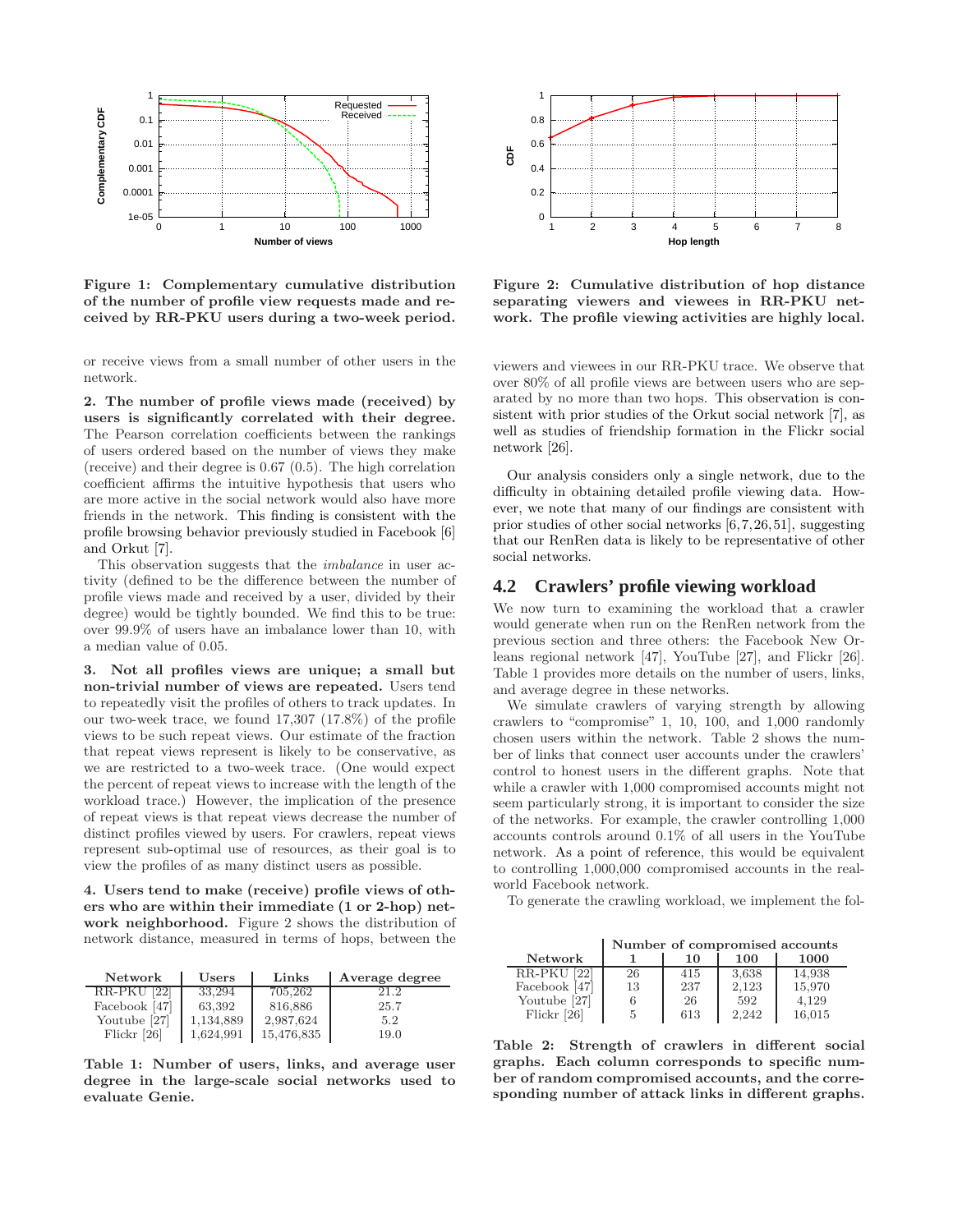

Figure 3: Cumulative distribution of the distance of crawler profile views in Flickr with different numbers of compromised accounts. To fully mimic the high locality in honest user views the crawlers have to control more than 1,000 compromised honest user accounts.

lowing strategy for the crawler: We assume that all crawler's accounts collude to view profiles of all honest users in the network. Each honest user is viewed only once, and the crawler's account nearest to an honest user will be assigned the task of viewing that user's profile. This strategy maximizes locality in profile views, making the crawler's workload look as "close" to the honest users' workload as possible.

We now compare the resulting crawler workload with that of honest users, noting two important differences.

1. In contrast to honest users' workload, profile views by crawlers are highly non-local. Figure 3 and Figure 4 shows the locality in profile visits by crawlers with different attacking capacities for the Flickr and Facebook graphs (the other graphs show similar behavior and are removed for brevity). For large network graphs like the Flickr and YouTube samples, we observe that even a powerful crawler with 1,000 accounts has only a small fraction (less than 30%) of requested profiles within the 2-hop neighborhood of the users under his control. For small network graphs like the Facebook and RenRen samples, the crawler does have a majority of users (around 80-90%) within a 2 hop neighborhood. However, in these networks, 1,000 compromised accounts represent 3% of all users; considering that controlling 3% would require controlling 29 million user accounts in the current complete Facebook network, this is a very powerful attack indeed.

Overall, the results indicate that to mimic the high locality in profile views for honest users, crawlers would fundamentally have to control a very large fraction of all accounts.

2. In contrast to honest users, crawlers request many more profile views than they receive. We observe that the median imbalance per link in profile views is 8.3 for a crawler with 100 user accounts, compared to honest users' median imbalance of 0.05. Such an imbalance is necessary, as even with 100 accounts, the crawler makes significantly more profile views that an honest user. In the next section, we present a system design that exploits these differences in browsing patterns of honest users and crawlers.

## **5. GENIE DESIGN**

In this section, we present the design of Genie, analyze its security properties, and discuss how Genie can be used to maliciously deny service to honest users.



Figure 4: Cumulative distribution of the distance of crawler profile views in Facebook with different numbers of compromised accounts.

## **5.1 Strawman**

To motivate the need for Genie's more elaborate approach, we briefly consider a simple distance-based rate-limiting technique as a strawman design, and show that it is ineffective against Sybil crawlers. We know from Section 4.1 that honest users rarely view profiles outside their neighborhood social graph, whereas the crawlers have to view distant profiles. Our strawman uses distance based rate limiting to leverage this finding.

In the strawman design each user account is allowed to view user profiles at a maximal rate  $r$ , where viewing a profile K hops away counts as viewing  $K - 1$  profiles. (Thus, viewing a friend's profile is not subject to rate-limiting.) The scheme discriminates heavily against crawlers, who tend to view distant profiles. However, just like the existing ratelimiting schemes discussed in Section 2, this design is vulnerable to Sybil attacks. A crawler can simply create more Sybil accounts to overcome the per-account rate limit. The same would be true for any per-account or per-IP-address rate-limiting approach, no matter how much it discriminates against workloads typical of crawlers.

To summarize, if the profile viewing privileges are assigned based only on the viewing user, then a crawler can view more profiles simply by creating additional Sybils. Instead, Genie attaches the profile viewing privileges to paths in the network, rather than users, as we describe in the following section.

## **5.2 Genie design overview**

Now, we present the design of Genie. Genie relies on a credit network [14, 15] to make sure Genie's rate limits cannot be circumvented by using more Sybil accounts. Moreover, Genie uses the credit network to impose rate limits that discriminate against a crawlers' workload, in order to slow down powerful crawlers that use many compromised user accounts.

A credit network is a directed graph  $G = (V, E)$ , where each edge  $(u, v) \in E$  is labeled with a scalar credit value  $c_{uv} \geq 0$ . Each node in Genie's credit network corresponds to an OSN user and there is a pair of directed edges  $(u, v), (v, u)$ in the credit network iff the users  $u, v$  are friends in the OSN. Genie allows user  $s$  to view user  $t$ 's profile information iff the max-flow between  $s$  and  $t$  in the credit network is at least  $f(d_{st})$ , where f is a non-decreasing cost function, and  $d_{st}$  is the length of the shortest path between  $s$  and  $t$  in the social network.

Thus Genie computes the amount of credit charged for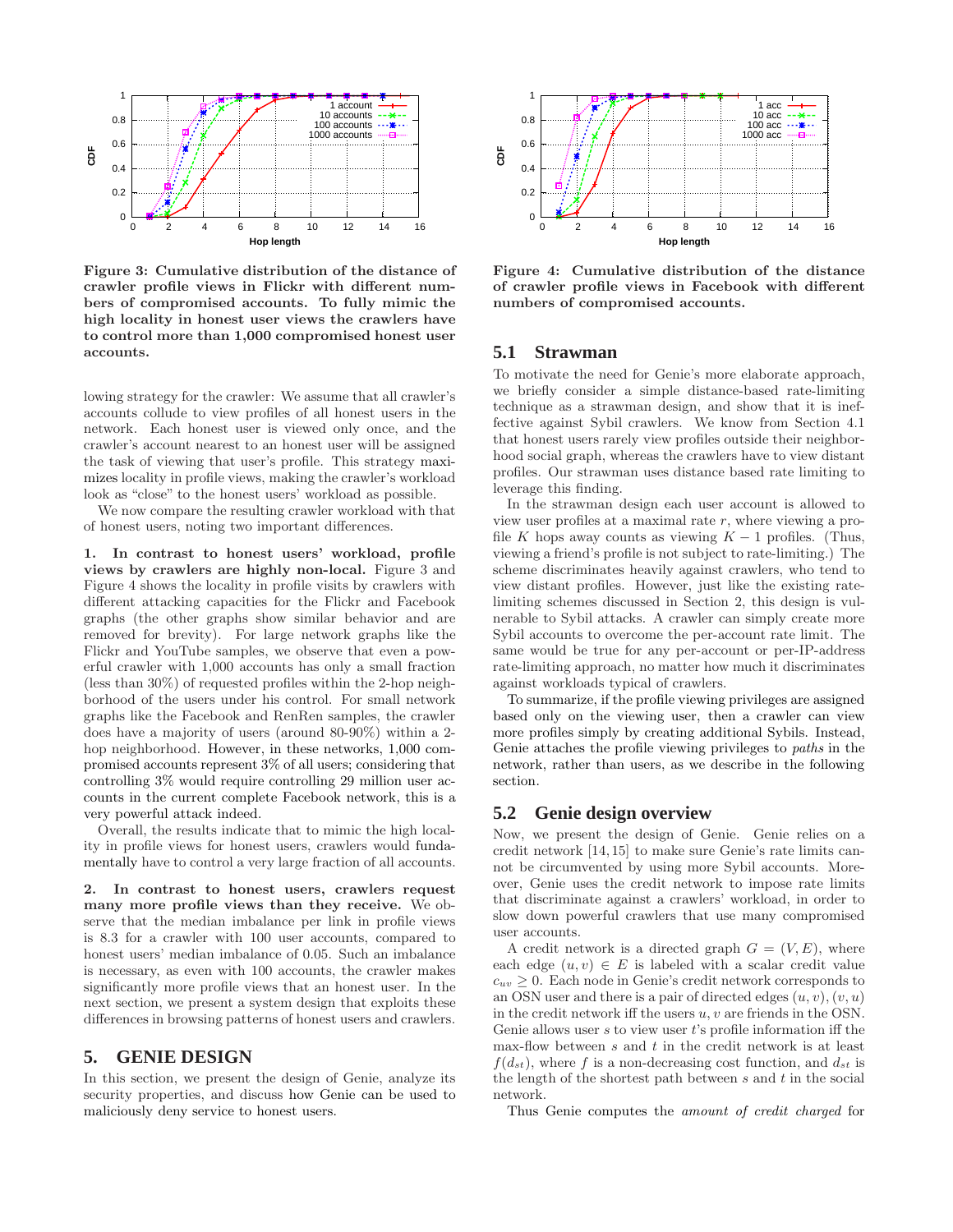

Figure 5: Example of Genie on a small credit network. (a) User A wishes to view  $D$ 's profile; let us assume this costs two credits. No single path has two credits available, so both  $A \rightarrow B \rightarrow C \rightarrow D$  and  $A \rightarrow B \rightarrow D$  are debited 1 credit. (b) The state of the credit network afterwards; note that intermediate nodes B and C maintain the same total credit available, as debiting from one link automatically adds credit to the opposite link.

a profile view based on the shortest path length between the viewer and viewee. However, the credits can actually be exchanged over any set of paths between the viewer and viewee. For example, Figure 5 (a) shows an example of Genie in a small network, where user  $A$  wishes to view  $D$ 's profile. A is charged based on the shortest-path distance (two hops) to D, but the credits may be exchanged over a set of longer, different paths.

If the view is allowed, then the credit value on each link  $(u, v)$  on each path  $p_i$  that comprises the flow is reduced by  $c_{p_i}$ ; the credit on each link  $(v, u)$  is correspondingly increased by  $c_{p_i}$ , where  $c_{p_i} \leq f(d_{st})$ . An example of this credit adjustment is presented in Figure 5 (b). It is worth noting that Genie rejecting a profile view request does not necessarily mean the operator must block the user making the request; Genie merely flags individual views as suspicious. How the provider responds is a matter of policy—normally, the OSN operator provider would deny or delay the view, effectively slowing down the suspected crawler's activity, but not block the user permanently.

The net effect of this transaction should be that the viewer has  $f(d_{st})$  fewer credits available while the viewee has  $f(d_{st})$ more credits available for future activity. If  $j$  is an intermediate user on one of the paths  $p_i$  then the total number of credits available to intermediate user  $j$  is unchanged, though the distribution of credit among links adjacent to  $j$  is different. As long as user  $j$  is well connected and can reach other users through any adjacent link, the change in credit distribution is unlikely to impact the user [10]; if  $j$  is not well connected, then attempted views may be flagged due to a lack of liquidity.<sup>2</sup>

Social networks exhibit a very high degree of connectivity, ensuring good liquidity in the credit network for most users. New users, inactive users, or small fringe communities that have not (yet) established strong connections to the rest of the network may have issues with liquidity. We will consider this issue in more detail in Section 6.

Genie leverages three key characteristics of honest user activity identified in Section 4 to thwart large-scale crawlers.

Leveraging unbalanced view ratios We observed in Section 4 that honest users have a balanced ratio of views requested to views received, while crawlers issue many more views than they receive. Genie allows a user to use credits obtained by being viewed to perform views in the future. This ensures liquidity amongst honest users with balanced activity ratios while draining credits from crawlers.

Because honest users do not have a perfect balance of views, even honest users run the risk of eventually exhausting all of their credit. To address this concern, Genie rebalances the credits on a pair of links  $(u, v), (v, u)$  at a fixed rate  $r_b$ . For example, this can be implemented by dividing time into intervals, and at the beginning of each interval

$$
c_{uv} \leftarrow c_{uv} - \frac{r_b}{2}(c_{uv} - c_{vu})
$$
  
\n
$$
c_{vu} \leftarrow c_{vu} + \frac{r_b}{2}(c_{uv} - c_{vu})
$$

where  $0 < r_b \leq 1$ .

Leveraging different path lengths Honest users tend to view profiles of other users that are nearby in the social network; crawling a significant fraction of the social network requires crawlers to view users who are disproportionately far from the crawler in the social network. Genie discriminates against crawlers by charging more credits to view distant users. The cost, in credits, to view a user that is distance  $d_{st}$  away in the social network is defined by the simple cost function  $f(d_{st}) = d_{st} - 1$ .

Leveraging repeated views Honest users repeatedly view the same subset of profiles in the network; crawlers eschew repeat views unless they are re-crawling the network to track changes. Genie does not charge for repeat views that occur within a given time period. If user s views the profile of user  $t$  within  $T$  days of when  $s$  was last charged for viewing t then s is not charged for the profile view; if more than  $T$ days have elapsed then s is charged as normal. A typical value of  $T$  would be on the order of months.

#### **5.3 Security properties**

We now describe the security properties provided by Genie. Let  $C \in V$  be the set of user accounts controlled by the crawler and  $H = V \setminus C$  be the set of user accounts not controlled by the crawler (i.e., the honest users). The crawler's goal is to view the profiles of all users in  $H$  as quickly as possible. (He can trivially obtain the profiles of users in  $C$ .)

We call a link  $(c, h)$  in the social network an *attack link* if  $c \in C$  and  $h \in H$ . The cut separating C and H (i.e., the set of attack links) is called the attack cut.

To determine the rate  $r_c$  at which a crawler can view profiles in  $H$ , we need only consider the attack cut, because all of the crawler's views have to cross this cut. Profile views within  $H$  or within  $C$  are irrelevant, because they must cross the attack cut an even number of times, and do not change the credit available along the cut.

The rate  $r_c$  is determined by the following factors:

- A, the size of the attack cut (number of attack links): a powerful crawler has a large attack cut.
- $d_h$ , the average OSN distance for honest profile views.
- $d_c$ , the average OSN distance between users in H and the corresponding closest user in C.
- $\bullet$   $r_c$ , the expected rate of profile views received by users in  $C$  from users in  $H$ : per our threat model, the crawler has little control over this rate, and we can conserva-

 $^2$  Liquidity in the context of credit networks is defined as the capacity to route credit payments [10].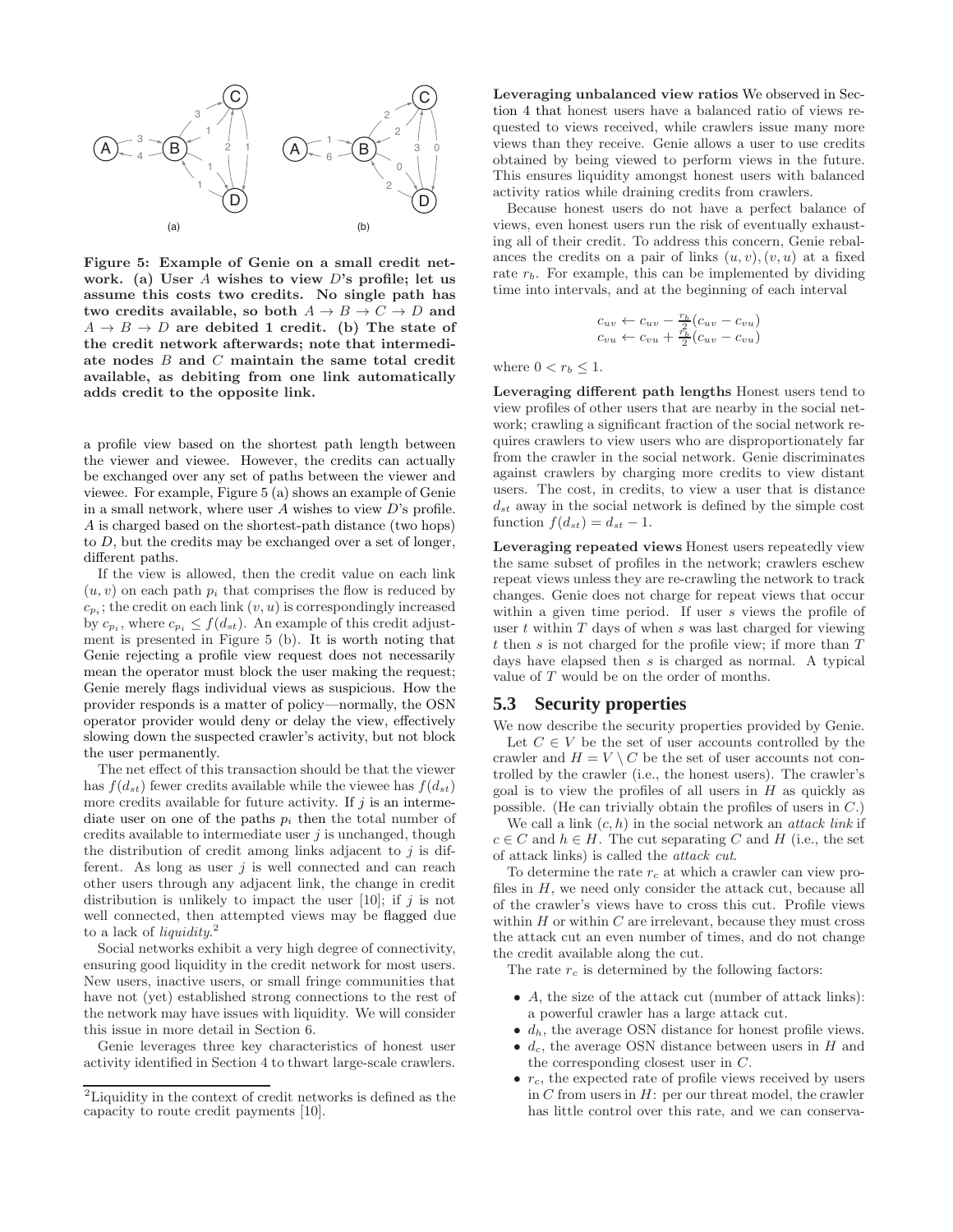tively assume that it is the same as the expected rate of views received by a user in H.

- $r_b$ , the rebalancing rate.
- $f$ , the view cost function.

Using  $f(d) = d - 1$ , the maximal steady-state crawling rate

$$
r_c = A \frac{r_b + r_c(d_h - 1)}{d_c - 1}
$$

The numerator is the crawler's "income", the rate at which he can acquire credits. The denominator is the crawler's "cost", in credits, per profile view. As we can see, the maximal crawling rate increases linearly with the number of attack links, at a slope defined by the second term. A larger  $r_b$ ,  $r_c$  or  $d_h$  increases, a larger  $d_c$  decreases the slope.

The credit network effectively makes the power of a corrupted account attack proportional to the number of acquired attack links.

A crawler can increase the crawling rate by obtaining additional attack links, which are difficult to obtain in large quantities. Obtaining an attack link requires forming a social link with a user not already controlled by the crawler, or compromising a user account that has social links with users not already controlled by the crawler. Creating more user accounts by itself is ineffective, because it does not yield new attack links. As a result, the credit network renders Sybil attacks as such ineffective. Additionally, purchasing many compromised accounts is unlikely to provide the attacker with much additionally crawling ability: many accounts available in underground marketplaces have been observed to not be well connected users, but rather poorly connected users on the fringes of the OSN [33].

#### **5.4 Potential for denial-of-service attacks**

Credit exhaustion is a key concern for any credit networkbased system where a crawler can consume credits to prevent honest user activity. In the context of Genie we consider two distinct resource exhaustion attacks: First, can a crawler prevent honest users' profile views from taking place? Second, can a crawler target weakly-connected honest users from viewing other profiles or from being viewed? Due to space constraints, we can only summarize the results of our analysis; details can be found in a technical report [31].

A crawler would have to be quite powerful to be able to have a noticeable effect on cuts through the core of the network, which would be necessary for the crawler to impact large numbers of users. However, a modestly strong crawler can impair users in small fringe communities. However, such users can respond by forming additional links to the core of the network.<sup>3</sup> We will further explore the impact of crawlers on honest users empirically in Section 6.

## **6. EVALUATION**

In this section, we evaluate the performance of Genie over several different social networks. When evaluating Genie's performance, we focus on the two primary metrics of interest: (1) the time required for a crawler to crawl a Genie-

| Network       | Users     | Profile views |
|---------------|-----------|---------------|
| $RR-PKU$ [22] | 33.294    | 77,501        |
| Facebook [47] | 63,392    | 98,960        |
| Youtube [27]  | 1,134,889 | 984,425       |
| Flickr [26]   | 1,624,991 | 1,703,831     |

Table 3: Statistics of synthetic profile view workloads generated for different networks.

protected network and (2) the amount of honest users' activity flagged by Genie.

#### **6.1 Datasets used**

To evaluate the performance of Genie, we need four datasets: (i) a social network graph, (ii) a time-stamped trace of honest users' profile views in the form of  $(X, Y, t)$  where user X views user Y's profile at time t, (iii) a crawler's topology (i.e., how the user accounts controlled by the crawler are embedded in the network), and (iv) the crawler's profile crawling trace.

Social network graphs We evaluate the performance of Genie on social network graphs taken from four different online social networks: RenRen [22] (RR-PKU), Facebook [47], YouTube [27] and Flickr [26]), which were introduced in Section 4.2. Table 1 shows their high-level characteristics.

Gathering and generating workload traces Gathering profile viewing traces for large social networks is rather difficult, as it requires explicit cooperation from social network site operators. Unfortunately, many OSN operators are reluctant to share such traces due to competitive and privacy concerns [34]. Thus, we were able to obtain a profile viewing trace for the RR-PKU [22] network only.

As a result, we design a workload generator that reproduces the key features of the original RR-PKU profile viewing trace that we observed in Section 4. We focus on two features that capture the correlation between profile view request/receiver user degree and the number of views per user, and the locality of profile views.

It is difficult to preserve the correlation between both requester and receiver user degrees and number of interactions while ensuring the locality of interactions because of varying degree distribution and path length distribution across different networks. Instead, we generated two synthetic traces: a receiver trace that preserves the correlation between the receiver user degree and number of received views while ensuring the locality of interaction, and a requester trace that preserves the correlation corresponding to requester user degree and number of requests made while ensuring locality of interaction. Due to space constraints, we only present results for the receiver trace. Results for requester traces are similar and are shown in our extended technical report [31]. The high level statistics of the receiver trace workloads are shown in Table 3.

One concern with our trace generation is that if the social networks are sparse and have very high average path length, the generated trace may not ensure locality of interaction while preserving the correlation between user degree and number of interactions. We cross check whether our traces preserve the intended key features. We do this by testing whether the newly generated traces preserve the two key features we aim to reproduce: (i) locality of interactions and

<sup>3</sup>Recall our assumption that a crawler cannot compromise the accounts of specific users of his choosing. If a crawler were able to do this, he could target weakly connected users or small communities very effectively.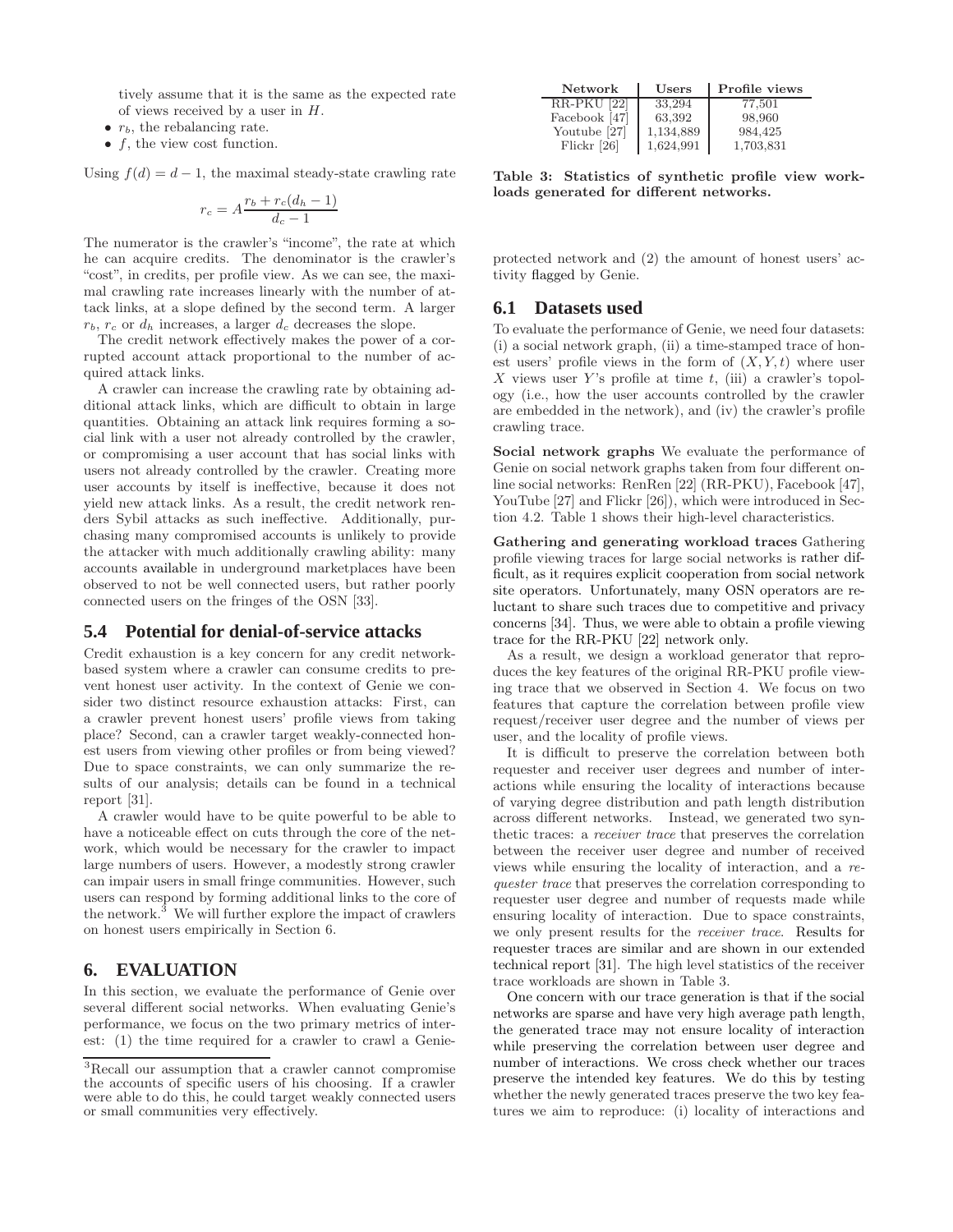(ii) the correlation between user degree and number of profile views received. Both of these two features for the synthetic traces match quite closely (results not shown) with the original RR-PKU trace indicating that the synthetic workload generator retains the key properties of the original workload. We used 5 synthetic traces generated using different random seeds for each of the Facebook, Youtube and Flickr networks.

Crawler's attack topology We model crawlers by simulating that the crawler has compromised the accounts of random users in the social network. We simulate 1, 10, 100 and 1,000 corrupted user accounts in the RR-PKU, Facebook, YouTube and Flickr networks. As the crawler obtains access to more corrupted accounts in the network, he also acquires many more attack links to honest users. The varying strength of crawlers on different networks was discussed in Section 4.2 and Table 2.

Crawler's profile crawling trace To generate the crawler crawling workload, we follow the same crawler model discussed in Section 4.2. This models a crawler that achieves the lowest average path distance to the crawled profiles, and is the optimal attacker strategy.

Unless otherwise noted, all results are the average across 25 different runs of our simulator (5 synthetic honest user profile viewing traces, each paired with 5 synthetic crawler traces).

#### **6.2 Trace-driven simulation methodology**

To evaluate the performance of Genie, first we built a maxflow path based trace driven simulator. We use the social graph connecting the users to simulate a credit network. For each profile view in the workload trace, our simulator checks if there exists a set of paths in the credit network that allow  $p-1$  units of credits to flow between the viewer and the viewee, where p denotes the shortest path length separating the viewer and the viewee. To this end, our simulator computes the max-flow paths [35] between the viewer and the viewee. If the max-flow is larger than  $p-1$ , then the profile view is allowed and if it is not, then the view is flagged. If the profile view is allowed, the credits along the links of the max-flow paths are updated as described in Section 5.

A key input to our simulator is the credit refreshment rate, which denotes the rate at which exhausted credits on the links are replenished. We set the credit refreshment rate in our simulator by tuning the following two parameters described in Section 5.2: (i) the initial credit value,  $i$ , assigned to each link in the network at the beginning of the simulation, and (ii) the credit rebalance rate,  $r_b$ , which restores some of the exhausted credits on the links after each time step, say of duration t. We set the parameter  $r<sub>b</sub>$  to 1, which has the effect of restoring the credit values on all links to *i* after every refresh time period (2 weeks in our experiments). So  $\frac{i}{t}$  represents the effective credit refreshment rate, which determines the number of profile views accepted both for crawlers and honest users. As the value of credit refreshment rate increases, more profile views will be accepted from both crawlers and honest users. Thus, the key evaluation challenge that we address using our simulator is: Does there exist a credit replenishment rate that significantly slows down crawlers, while flagging few views by honest users?

For a real-life deployment the OSN operator can estimate initial credits by using past browsing activity of users. The



Figure 6: Complementary cumulative distribution of the imbalance of RR-PKU users (views are weighted by cost function mentioned in Section 5). Only 226 (0.7%) users have an imbalance greater than 12.

operator can build a distribution of user activity based on the imbalance between average number of profile views requested and received (weighted by the cost function mentioned in Section 5) made per outgoing link per user. Then the operator can pick an initial credit value/link from this distribution so that most (e.g. 99.9%) users' activity is allowed, but a few profile views are flagged (probably from super active users or crawlers). We check this methodology with our current RR-PKU dataset. Our implicit assumption here is that honest user behavior shows constant trends over time. We show the weighted imbalance distribution in Figure 6. From this figure we can estimate the number of users affected at a given credit value. For example with a credit value of 12, our estimate shows that views from 33,068 (99.3%) users will be allowed and 226 users will have some views flagged. We will show in section 6.4 that our estimate is quite good and indeed 275 users are flagged with this particular credit setting.

Scaling simulations to large graphs While we were able to run our max-flow path based simulator over the smaller RR-PKU network with 33,000 users, we found it computationally expensive to scale our simulations to the much larger YouTube and Flickr social networks with millions of users, links, and profile views. The computational complexity arises for three reasons: (i) even a single max-flow computation over a large graph is expensive, the most efficient algorithms for the maximum flow problem run in  $O(V^3)$  [17] or  $O(V^2 \log(E))$  [13] time; (ii) we have to perform millions of such computations, one for each profile view in the trace, and (iii) even worse, the computations cannot be parallelized and have to be performed online and in sequence, as the max-flow computation for a profile view has to account for credit changes on links in the network due to all prior profile views in the workload trace.

To allow Genie to be deployed on much larger networks, we leverage the recently proposed Canal [49] framework. Canal speeds up computations over credit networks and enables credit operations on very large-scale credit networks (on the order of millions of users) with low latency (on the order of a few milliseconds or less). Canal uses a novel landmark routing based technique to pre-compute paths with available credit (between different users in the network) continuously in the background as new credit operations are processed. Canal trades off accuracy for speed to achieve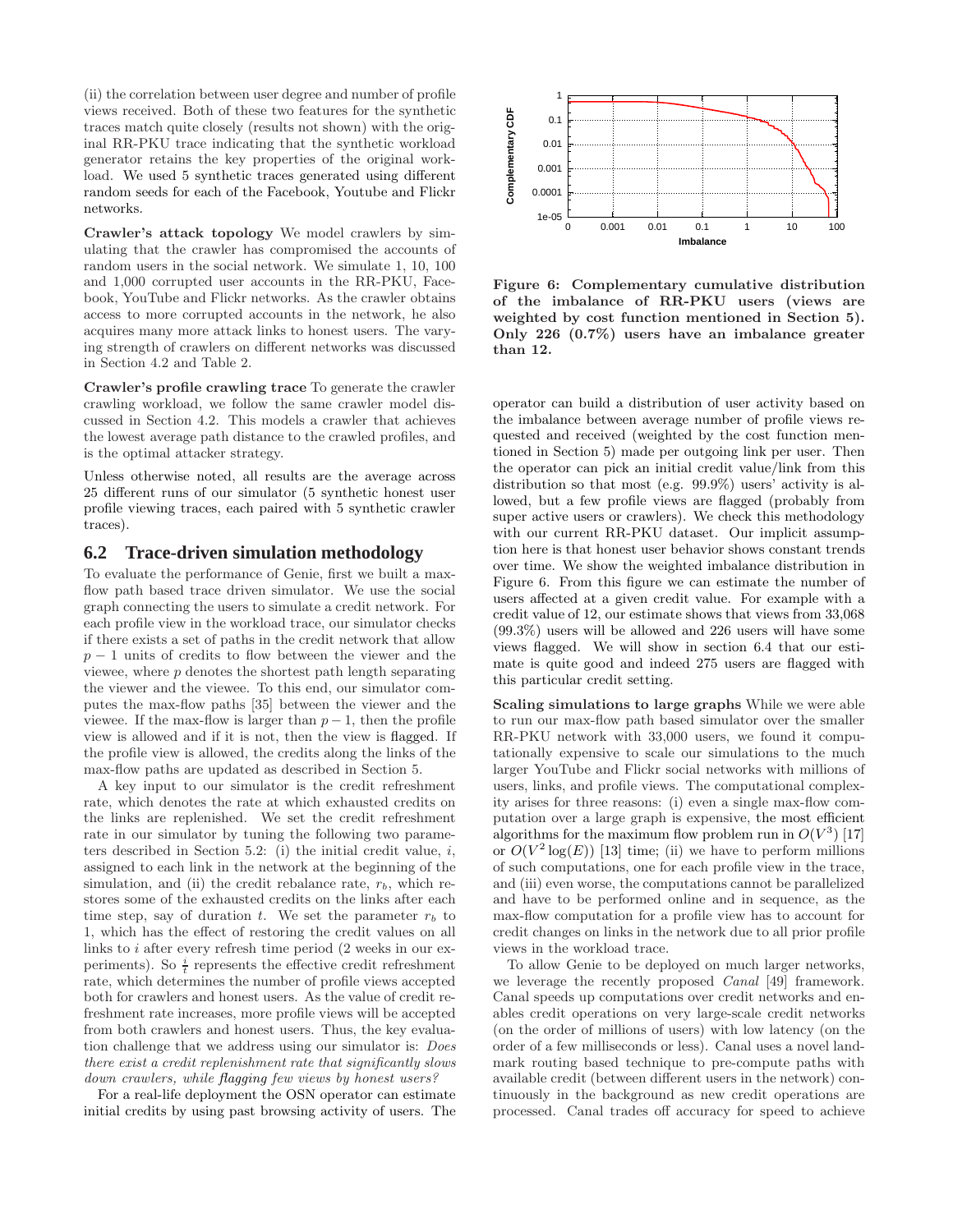| Network            | Avg. time $(ms)$ | $95th$ percentile<br>time (ms) |
|--------------------|------------------|--------------------------------|
|                    |                  |                                |
| <b>RR-PKU</b> [22] | 0.16             | 0.78                           |
| Facebook [47]      | 0.21             | 0.86                           |
| Youtube [27]       | 0.46             | 1.45                           |
| Flickr [26]        | 0.65             | 141                            |

Table 4: Average and  $95^{th}$  percentile time taken by Canal implementation to process one view request.

this goal. It explores only a subset of all possible paths between two users to complete a credit network operation between them. Thus, Canal may not always find sufficient paths with available credit between two users, even if such a path exists. However, Canal can achieve over 94% accuracy on various large-scale social networks [49]. Using Canal we were able to use Genie on data from online social networks including YouTube and Flickr that contain millions of users and links. We show the latency for processing one profile view with the Canal implementation of Genie in Table 4. Our current Canal implementation runs on a single machine. Results in [49] shows that, using a single machine with 48 GB RAM and 24 CPU cores, Canal can support operations on graphs with over 220 million links. Canal could likely be scaled to networks with a billion links using multiple machines and graph parallel processing frameworks [19, 25].

Simulating Genie with Canal We implemented Genie using the Canal library. While processing a profile view, Genie asks Canal for the shortest path length between the viewer and viewee. It should be noted that Canal can only provide an approximate shortest path length because it uses a subset of all possible paths between two users. Genie uses this path length as the basis of charging for the view and then queries Canal again for a set of paths from viewer to viewee with sufficient credit values. If Canal returns a set of paths then the view is allowed and Genie deducts credit along the returned set of paths. Otherwise the view is flagged. Canal requires two parameter settings to configure the amount of path data to be pre-computed. We use the same settings<sup>4</sup> used in the original Canal paper [49]. (These settings provided over 94% accuracy when applied to the Bazaar [35] system.)

As Canal may fail to find sufficient credit when it exists, but will not find credit that does not actually exist, deploying Genie with Canal provides an upper bound for the number of flagged profile views. We now examine how close the Canal estimates are to the true level of flagged user activity.

To understand the effect of approximation error introduced by Canal in terms of flagged honest user activities, we compare the Canal implementation output with the output from the max-flow path based technique. We use the RR-PKU network for this part of the evaluation as the relatively smaller size of RR-PKU enabled us to use the maxflow path based technique. Figure 7 shows the percentage of flagged honest user activity for the two techniques in the presence of a crawler with 10 compromised accounts. As the amount of credit available per refresh period increases, the percentage of flagged activity decreases for both techniques. On average, the absolute difference in flagged activities between the two techniques is only 0.7% of all user activities,



Figure 7: Variation of the fraction of user activities flagged with different credit values in RR-PKU in the presence of a crawler with 10 compromised accounts. We compare the results obtained using Canal implementation (red solid line) with those obtained using the max-flow based technique (green dotted line). The red solid line provides a close upper bound for the green line.

suggesting that Canal provides good accuracy. In the rest of our evaluation we will present results using our Canal implementation.

## **6.3 Limiting crawlers vs. flagging activity**

We now switch our attention to the core tradeoff that is being made as we select the appropriate credit refreshment rate: namely, the amount of time it takes the crawler to crawl the entire graph and the fraction of honest users' activity that is flagged. We have already observed that to slow down crawlers effectively we need to replenish credits at a slow rate. However, a limited rate of credit replenishment opens up the possibility of honest users' views getting flagged. In this section, we explore the extent to which honest users' activity is flagged by Genie as it tries to limit crawlers.

We ran our Canal implementation for various different values of available credit per refresh period. For each replenishment rate, we compute two metrics: (i) the time it would take for a crawler to finish its crawl and (ii) the percentage of honest users' activity that is flagged. We compare these two metrics looking for a good tradeoff, where crawlers are effectively slowed down, while good user activity is rarely flagged. We present the basic tradeoff for our different social networks in Figure 8.

For each social network, we show the results for crawlers of different strengths. On YouTube and Flickr graphs with more than 1 million users, we considered a crawler controlling up to 1,000 user accounts, while for RR-PKU with only 30,000 user accounts, we limited the crawler strength to 10 users. While the absolute number of compromised accounts controlled by the crawler might seem small, it is worth noting that the percentage of compromised users in these networks is still substantial as discussed earlier in section 4.2.

The plots show that it is possible to slow down crawls sufficiently to force a crawler to spend several months to tens of months to complete a single crawl. At the same time, the percentage of flagged user activity can be held to less than 5%. In many instances, the flagged activity can be held lower than 1%. Thus, there are two important take-aways from these results: first, with Genie, a certain amount of honest users' activity will unavoidably be flagged. Second,

<sup>4</sup> 20 level-3 landmark universes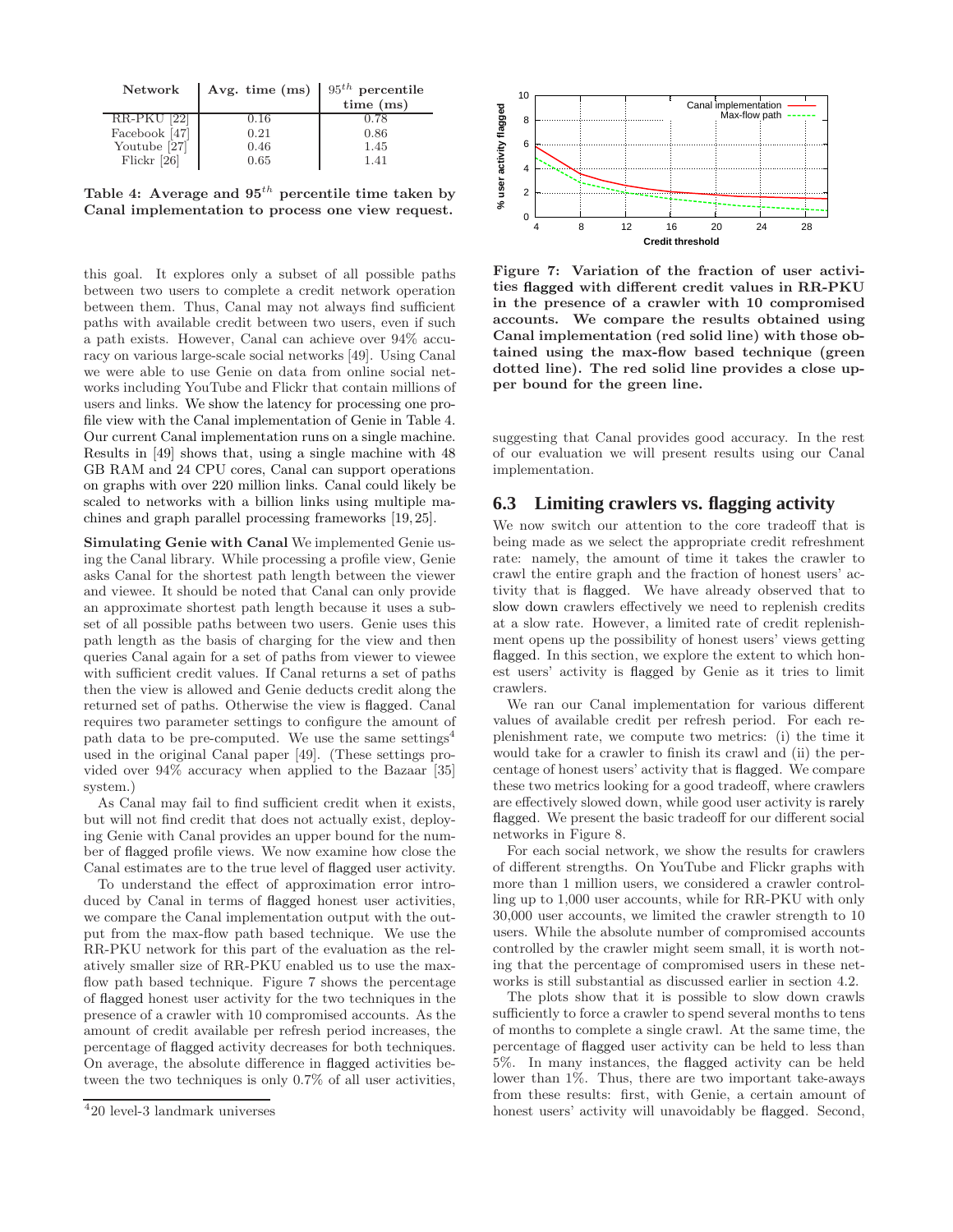

Figure 8: Trade-off between fraction of user activity flagged and time taken to finish a complete crawl with crawlers of varying strengths over different social network graphs. We measure crawler strength by the total number as well as the percentage (shown in parentheses) of compromised accounts in the network under control of the crawler. We conservatively allowed crawlers to exhaust the credits on links before allowing any honest users' activity.

unless the crawler is powerful and possesses over 0.1% of the accounts, the impact of the crawler on honest users is small.

## **6.4 Alternate strategies for flagged users**

We observed in the previous section that a certain amount of blockage of honest users' activity is unavoidable. In section 5.2, we discussed that the OSN operator can make a choice based on some policy, once the profile view is flagged (or blocked) by Genie. Normally, the OSN operator would deny or delay the view to slow down the crawler's activity.

We now pose a simple question: can users do anything to minimize the amount of their flagged activity? To answer this question, we first investigate the flagged views in more detail. We then propose some recourse available to users with flagged activity.

We analyze the set of flagged activities in our extensive RR-PKU simulation, where we compute max-flow paths to verify if a profile view has to be allowed. We intentionally focused on max-flow based simulations because of the certainty that profile views flagged during such simulations are flagged due to lack of credit in the network.

For the analysis in this section, we focus on one particular simulation experiment with credit value 12, where 2.6% (or 2,574 activities) of the user activities are flagged and the crawler controlling 10 compromised accounts needs 8 months to complete the crawl.

A profile view can be flagged for one of three reasons: (i) the profile viewer runs out of credit on all links connected to itself (i.e., source blocked), (ii) the credit on links connecting the profile viewee is exhausted (i.e., destination blocked), or (iii) the view is flagged due to credit exhaustion somewhere

in the middle of the network. Strikingly, only 190 out of 2,574 (7%) flagged views (i.e., 0.18% of all views) are flagged due to lack of credit on links in the middle of the network. The remaining 2,384 (out of which 1,961 views were blocked at the source) views which includes 93% of the flagged activities is due to credit exhaustion on links directly next to the viewers or the viewees. On examining the degrees of these viewers and viewees who are flagged, we find that 96% of them have degree 1 and 99% of them have degree of 5 or less. That is, most activities flagged near the source or destination is due to source or destination users having too few friends and lying on the fringes of the network graph. These results support our observation in Section 5 that social network graphs are sufficiently well connected in their core that most flagged activity (and credit exhaustion) occurs close to the fringes.

Next, we investigated the amount of flagged activities for individual users. We found that a small number of users are bearing the brunt of the flagged activities. 1,808 of the 2,574 (or 70%) of the flagged profile views are made by 3 users in the network. These are the same super-active users mentioned in Section 4.1. Interestingly, all 3 users issue two orders of magnitude more views than an average RR-PKU user and they are all flagged near the source. Further investigation suggests that these three users exhibit crawler-like characteristics with more than 60% of viewed profiles lying beyond their 2-hop neighborhood. Ignoring these three users (who bear strong resemblance to crawlers), the percentage of total flagged activity falls to less than third of its original value, which is already a low percentage (2.6%) of all activity.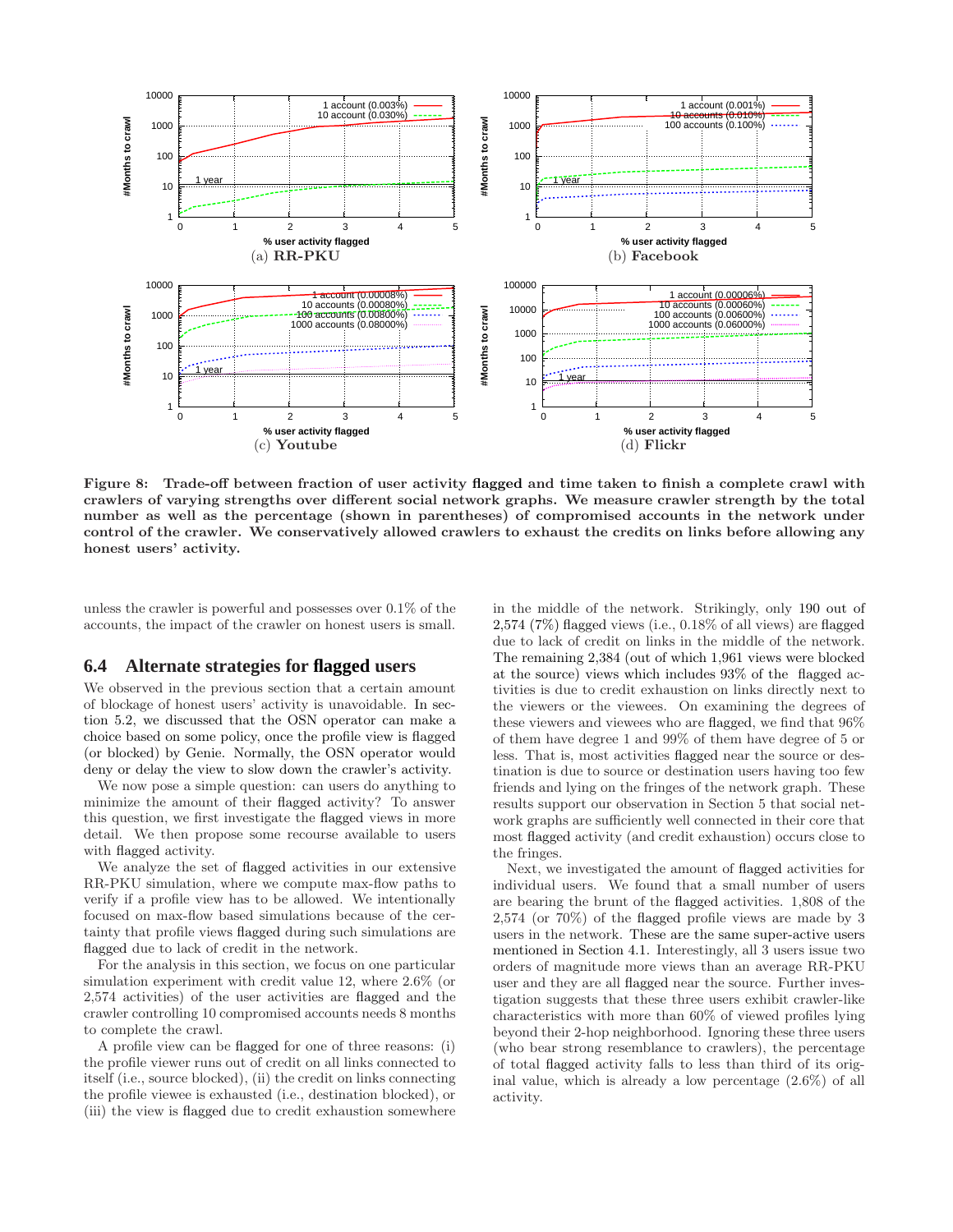

Figure 9: Cumulative distribution of how many extra links flagged RR-PKU users needed for completing their activities. Evidently majority of them needed just a few more links.

For the remaining users who contribute to only 30% of flagged views, we have already observed that most (99%) of the users have degree less than five. These are users who got flagged because their low number of friend links are insufficient to support the reasonable number (on average 6 views) of views they issued. However, we argue that there is a simple and natural recourse available to them: they can simply form more links in the online social network.

In order to test this hypothesis, we perform a simple experiment. We re-run the Genie simulation where each flagged user (i.e., 275 users falling in the low degree category), establishes a friend link to the destination of the flagged view (i.e requester sends a link request and the receiver approves it). This immediately leads to the acceptance of that view. At the end of the simulation, we look at the number of friend links established by each flagged user so that all the earlier flagged views could now be accepted.

Figure 9 shows the distribution of number of friend links established versus the ranked set of users. A significant majority (269 out of 275 or 97%) of the flagged users can get their views accepted by only establishing very few links (less than 4). Thus, most of the honest user activity flagged by Genie would be accepted if the users of the flagged views spent a minimal effort to establish a small number of friends. In fact, if Genie were to be deployed, it would naturally incentivize users to form a few more friend links. Given that many OSN sites already explicitly encourage their users to form more friend links, we believe that the overhead from Genie would be acceptable for a majority of users.

#### **7. CONCLUSION**

In this paper, we address the problem of preventing largescale crawls in online social networks, and present Genie, a system that can be deployed by OSN operators to thwart crawlers. Based on trace data from the RenRen OSN, we show that the browsing patterns of honest users and crawlers are very different. While most honest users view the profiles of a modest number of users who tend to be nearby in the social network, even a strong, strategic crawler must view profiles of users who are further away. Genie exploits this fact by limiting the rate of profile views based on the connectivity and social network distance between a profile viewer and viewee. An experimental evaluation on multiple OSNs shows that Genie frustrates large-scale crawling while rarely impacting browsing of honest users; the few honest

users who are affected can recover easily by adding a few additional friend links.

## **Acknowledgements**

We thank our shepherd Athina Markopoulou and the anonymous reviewers for their helpful comments. We also thank Ben Zhao and Christo Wilson for their assistance with the RR-PKU trace. This research was supported by the Max Planck Society and NSF grants IIS-0964465 and CNS-1054233.

## **8. REFERENCES**

- [1] 45,000 Facebook accounts compromised: What to know. http://bit.ly/TUY3i8.
- [2] Crawl packages for social networks. http:
- //80legs.com/crawl-packages-social-networks.html. [3] 83 million Facebook accounts are fakes and dupes.
- http://bit.ly/Np3seb. A standard for robot exclusion.
- http://www.robotstxt.org/orig.html, 1994.
- [5] L. V. Ahn, M. Blum, N. J. Hopper, and J. Langford. Captcha: Using hard AI problems for security. In Proceedings of the 22nd Annual International Conference on the Theory and Applications of Cryptographic Techniques (EUROCRYPT'03), 2003.
- [6] L. Backstrom, E. Bakshy, J. M. Kleinberg, T. M. Lento, and I. Rosenn. Center of attention: How Facebook users allocate attention across friends. In Proceedings of the 5th International AAAI Conference on Weblogs and Social Media (ICWSM'11), 2011.
- [7] F. Benevenuto, T. Rodrigues, M. Cha, and V. Almeida. Characterizing user behavior in online social networks. In Proceedings of the 9th ACM/USENIX Internet Measurement Conference (IMC'09), 2009.
- [8] C. Canali, M. Colajanni, and R. Lancellotti. Data acquisition in social networks: Issues and proposals. In Proceedings of the International Workshop on Services and Open Sources (SOS'11), 2011.
- [9] M. Cha, H. Haddadi, F. Benevenuto, and K. P. Gummadi. Measuring user influence in twitter:The million follower fallacy. In Proceedings of the 4TH International AAAI Conference on Weblogs and Social Media(ICWSM'10), 2010.
- [10] P. Dandekar, A. Goel, R. Govindan, and I. Post. Liquidity in credit networks: A little trust goes a long way. In Proceedings of the 12th ACM Conference on Electronic Commerce (EC'11), 2011.
- [11] G. Danezis and P. Mittal. SybilInfer: Detecting Sybil nodes using social networks. In Proceedings of the 16th Network and Distributed System Security Symposium (NDSS'09), 2009.
- [12] Details of 100 million Facebook users published online. http://on.msnbc.com/qvLkX2.
- [13] E. A. Dinic. An algorithm for the solution of the max-flow problem with the polynomial estimation. Doklady Akademii Nauk SSSR, 1970.
- [14] D. do B. DeFigueiredo and E. T. Barr. Trustdavis: A non-exploitable online reputation system. In Proceedings of the 7th IEEE International Conference on E-Commerce Technology (IEEE E-Commerce'05), 2005.
- [15] A. Ghosh, M. Mahdian, D. M. Reeves, D. M. Pennock, and R. Fugger. Mechanism design on trust networks. In Proceedings of the 3rd International Workshop on Internet and Network Economics (WINE'07), 2007.
- [16] M. Gjoka, M. Kurant, C. Butts, and A. Markopoulou. Practical recommendations on crawling online social networks. In Selected Areas in Communications, IEEE Journal on Measurement of Internet Topologies, 2011.